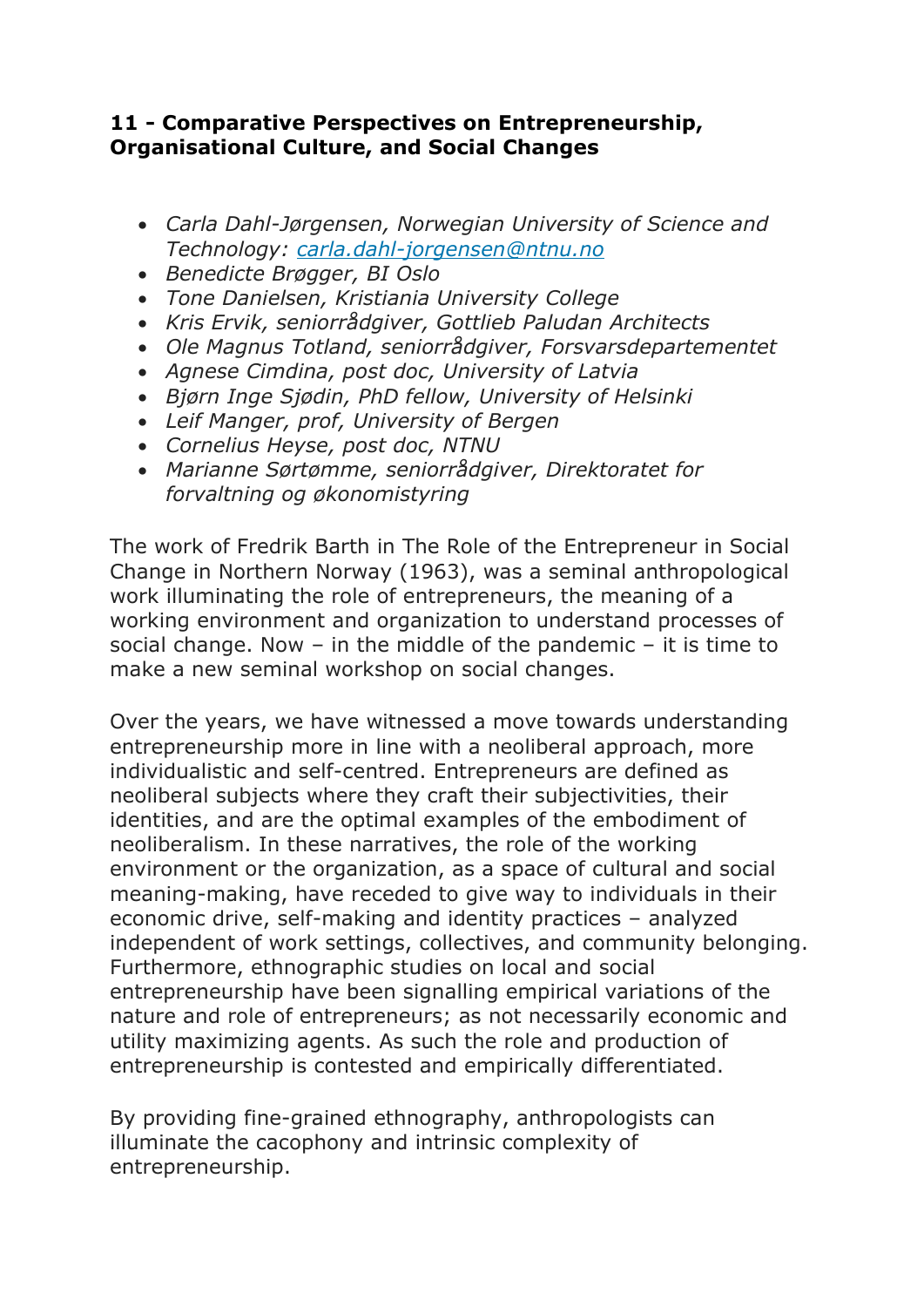Stories about individuals, analysed within the larger cultural context of both their 'communities of practice' as well as the 'global marketplace' in which we are all entangled. Thick descriptions can challenge static models and taken-for-granted trend analyses, so that we can have better-informed discussions on social changes in our current era.

In this session we are inviting empirical and ethnographic based studies on entrepreneurship, organizations and social changes from a diverse range of cases. Topics related to, but not limited to, the following themes are welcomed:

What are the roles of entrepreneurs and who are they? How is the diverse ways of entrepreneurship practices and organizational culture manifested in ethnographic works of today? How do we understand the relationship between entrepreneurship and organized action in the Global North and the Global South? Does entrepreneurship transcend the current polarizing tendencies? Do they contribute to them? How can anthropologists contribute to the concept and debate of indigenous, spiritual, and social entrepreneurship?

This panel should be of interest to anthropologists doing ethnographic studies, but also anthropologists working for NGO's, public organizations, or private firms who are extending the boundaries of the discipline through their work and by engaging anthropology as a source of intervention and knowledge production.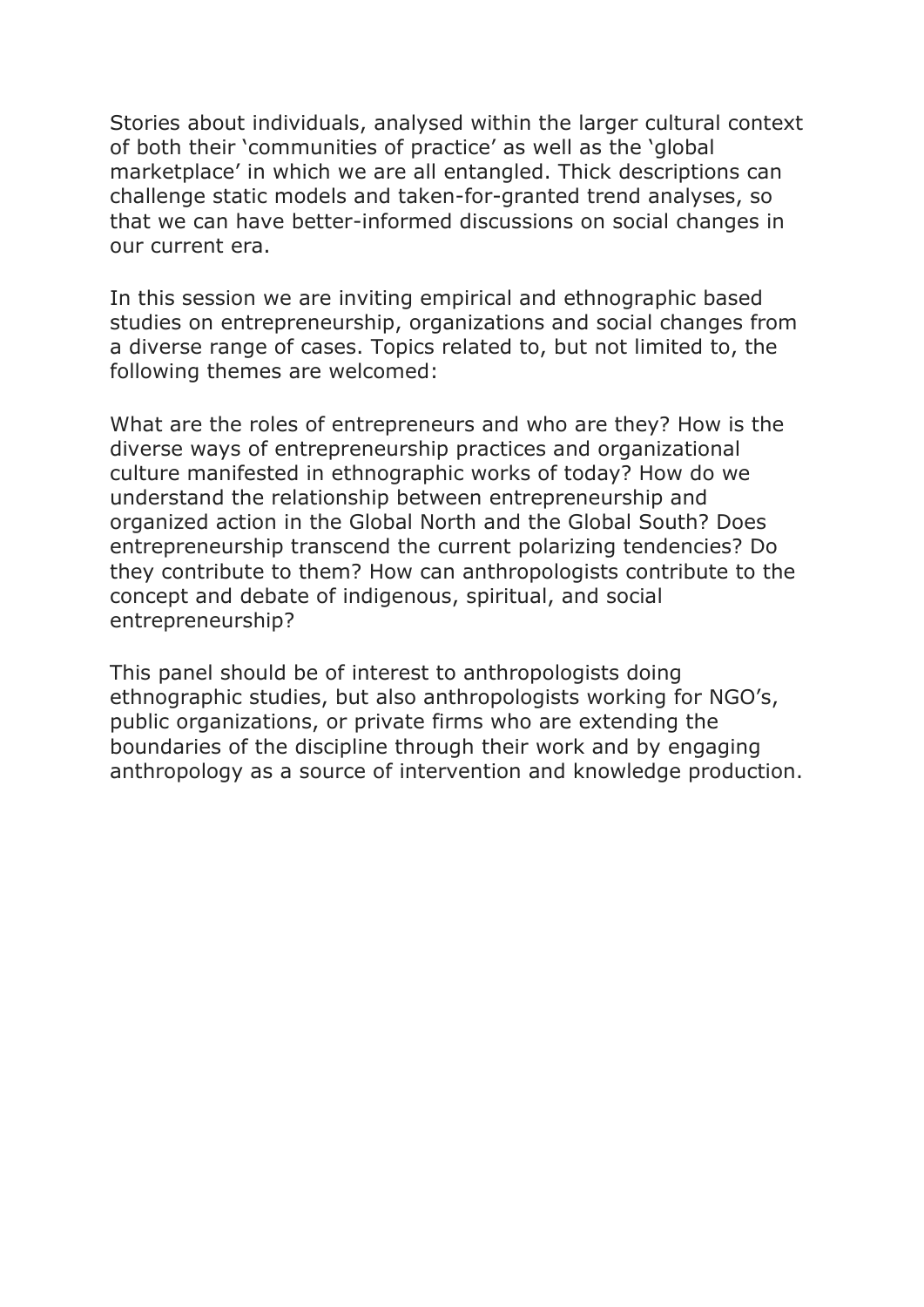## **Moral money making and entrepreneurship maneuvering economies of abundance and economies of scarcity**

*Kris Ervik, seniorrådgiver, Gottlieb Paludan Architects [kris.ervik@gmail.com](mailto:kris.ervik@gmail.com)*

An anthropological view of entrepreneurship may heed the processes of creation by highlighting the embeddedness of economic activity, and the moral aspects of novel *translations* between different spheres of economic considerations (Barth, 2013; Bråten, 2013). Most notably in western culture, is a polarization between the embedded economies of abundance where a complex whole is relevant, such as family, love and community, and economies of scarcity where money makes comparison easy.

When one wishes a creative output, which cannot be specified in advance (Hjorth 2003; Meyer 2007), the economy of scarcity suffers from a failure of not being able to predict anything that has never happened before. Daniel Hjorth takes on this problem of a society now wanting innovation and entrepreneurship, but within the controlled environment of the organization. In the book titled "Organizational Entrepreneurship"(2004), he claims organizational entrepreneurship is a contradiction in terms, since entrepreneurship demands creative destruction and a disregard for conventions and moral boundaries, whilst organizations need some kind of control. Yet, organizations have to balance exploitation of existing resources with exploration of new possibilities to remain relevant in an economy where change is ever-present. This paper presents several examples of how this problem is handled with navigating between the different economies of abundance and scarcity.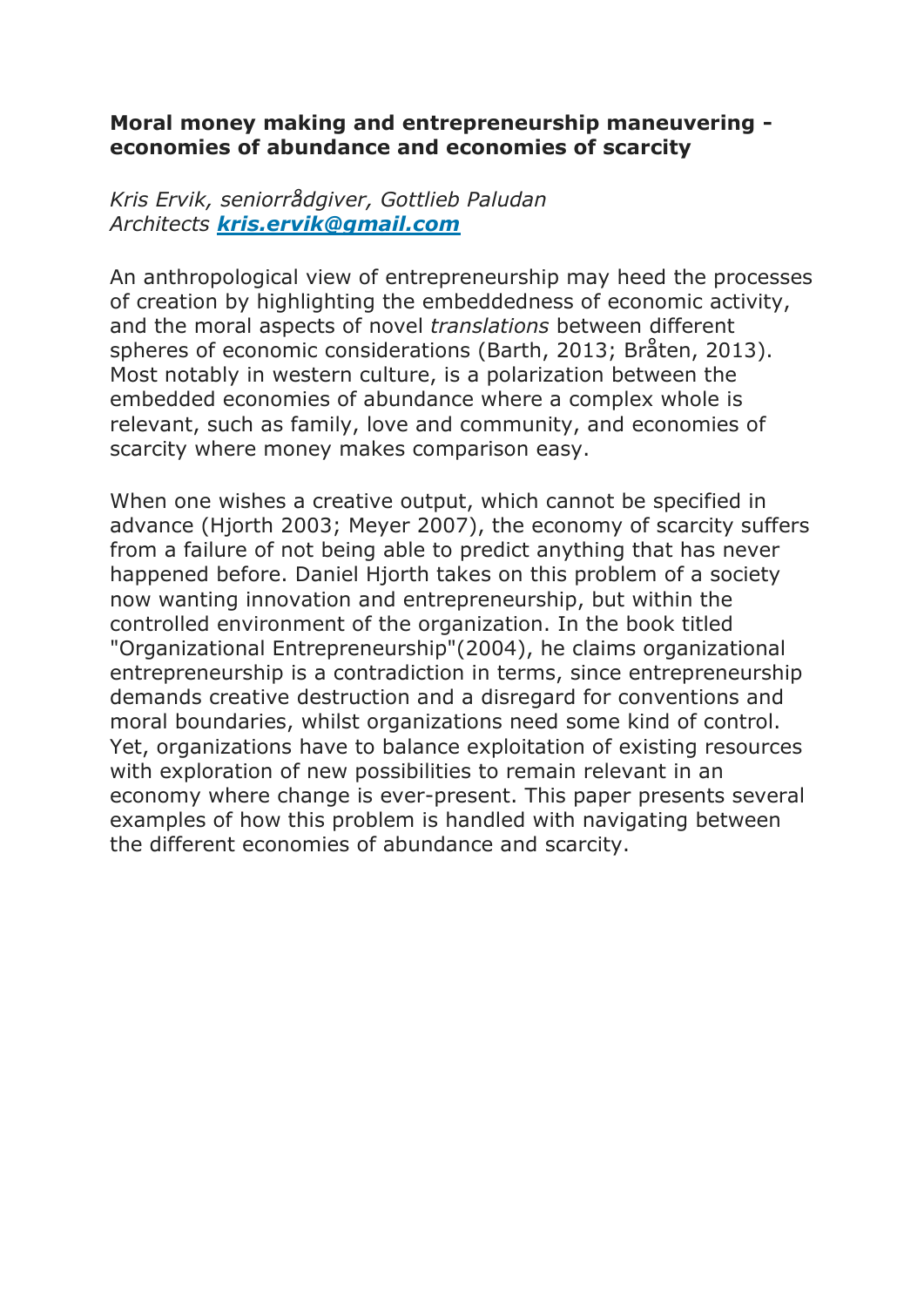# **Being part of the community**

*Tone Danielsen, førsteamanuensis, Høyskolen Kristiania, [tone.danielsen@kristiania.no](mailto:tone.danielsen@kristiania.no)*

The Armed Forces are stereotypical known to be rather conservative, top-down controlled hierarchical organisations. These organisations do not give much space for either individual or institutional innovation and entrepreneurship. However, like all institutions, there are always exceptions. The military special operations forces are unconventional units, which over the last decades globally have been prioritised with resources. Even in the military, innovation takes more than money and political goodwill. It takes an entrepreneurial mindset and skillset: an ability to connect resources in new ways and be willing to take risks to do so (Brøgger 2010). Special operations forces need an entrepreneurial mindset to accomplish special missions. The Norwegian Naval Special Operations Commando (*Marinejegerkommandoen*) has a large number of entrepreneurs. Throughout their apprenticeship, *Marinejegers* are encouraged to use their initiative and creativity to "improve things," "invent stuff," and "make things work better." They learn from their masters, peers, and other special forces operators during exercises and deployments—and use their gaze and sense to use resources and concepts in new ways. It is part of their unit's culture (Danielsen 2018).

According to Barth (1962: 1) "entrepreneurs must initiate and coordinate a number of inter-personal relationships in a supervisory capacity to effectuate his enterprise". This paper will describe and discuss how some *Marinejegers* use their entrepreneurial mindset and skillset even when they leave the unit – with the support of their military community. People join in kinship-like relations because "they long to belong" (Strathern 2005). The selection and training of special forces are hard and makes solid ties and social networks. It gives them a strong belonging. Petter, Didrik, and Børge served as Marinejegers almost three decades ago. After they left the unit, they all started small adventure companies. Over the years they kept working together whenever needed and supported each other in different ways. This paper investigates how military 'brothers' still makes their supervisory capacity in their entrepreneurial activities.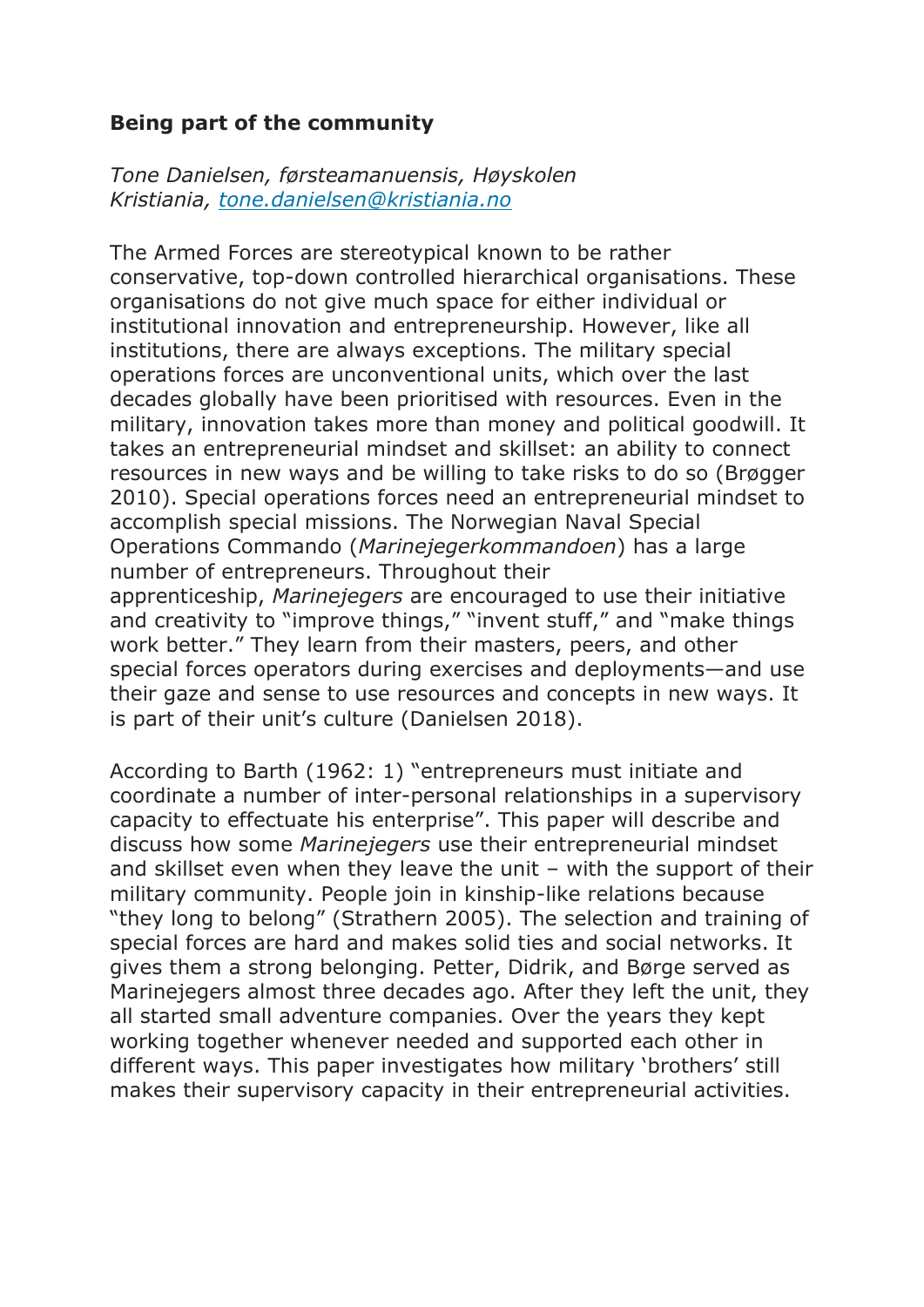## **Innovasjon, organisasjonskultur og sosial endring i offentlig sektor**

*Ole Magnus Totland, seniorrådgiver, Forsvarsdepartementet, [ole](mailto:ole-magnus.totland@fd.dep.no)[magnus.totland@fd.dep.no](mailto:ole-magnus.totland@fd.dep.no)*

Hvordan skaper man innovasjon i en organisasjon der ansvaret for endring overlates til systemet, og hvor menneskene gis begrenset mulighet til å påvirke måten man jobber på? Hvordan forbedrer man produkter og tjenester, eller utvikler nye, bedre og mer effektive måter å løse oppgavene på, når kravene til måloppnåelse, styring og kontroll ikke gir rom for kreativitet, prøving eller feiling?

Spørsmålene stilles på bakgrunn av 20 års erfaring fra helse- utdanningsog forsvarssektoren.

Regjeringen har bestemt at offentlig sektor skal være gode på innovasjon. Politiske og strategiske målsetninger definerer rammene for hvordan dette skal skie. Til grunn legges prinsipper om handlingsrom, insentiver, lederskap og kompetanse, samt detaljerte beskrivelser av hvilke ferdigheter, tankesett og praksiser regjeringen mener er nøkkelen til god *innovasjonskultur*.

Krav til effektivisering i offentlig sektor innebærer samtidig at færre mennesker skal produsere og levere bedre og billigere tjenester enn før. Ledere på ulike nivåer tar stadig initiativ til forbedring av egen virksomhet. Organisasjonen endres, arbeidsoppgaver flyttes, og rutiner og arbeidsprosesser blir redefinert. Når initiativet likevel ikke kommer fra de som faktisk skal produsere eller levere tjenestene, forblir endringene strukturelle, og verken velmenende ledere eller tavlemøter med de ansatte klarer å endre vesentlig på etablert praksis.

Ikke alle ledere er fortrolige med å rette et kritisk blikk mot egen rolle og egen kultur. Dette virker å være særlig fremtredende i hierarkiske organisasjoner med høye krav til kontroll og produksjon, og hvor først og fremst sjefene synliggjøres ved suksess. Konforme lederne ønsker gjerne kultur- og verdidebatten velkommen, men kun så lenge det ikke utfordrer ens egne handle- og væremåter.

Innovasjon krever først og fremst modige og endringsvillige ledere som forstår hva som skal til for å skape en organisasjon som rekrutterer og verdsetter kreative, nytenkende og risikovillige medarbeidere. Mangelen på gode kulturanalyser gjør det imidlertid utfordrende å argumentere for betydningen av dette internt. Som antropolog i offentlig sektor vil jeg argumentere for at det er behov for mer forskning og flere virkelighetsbeskrivelser av disse forholdene.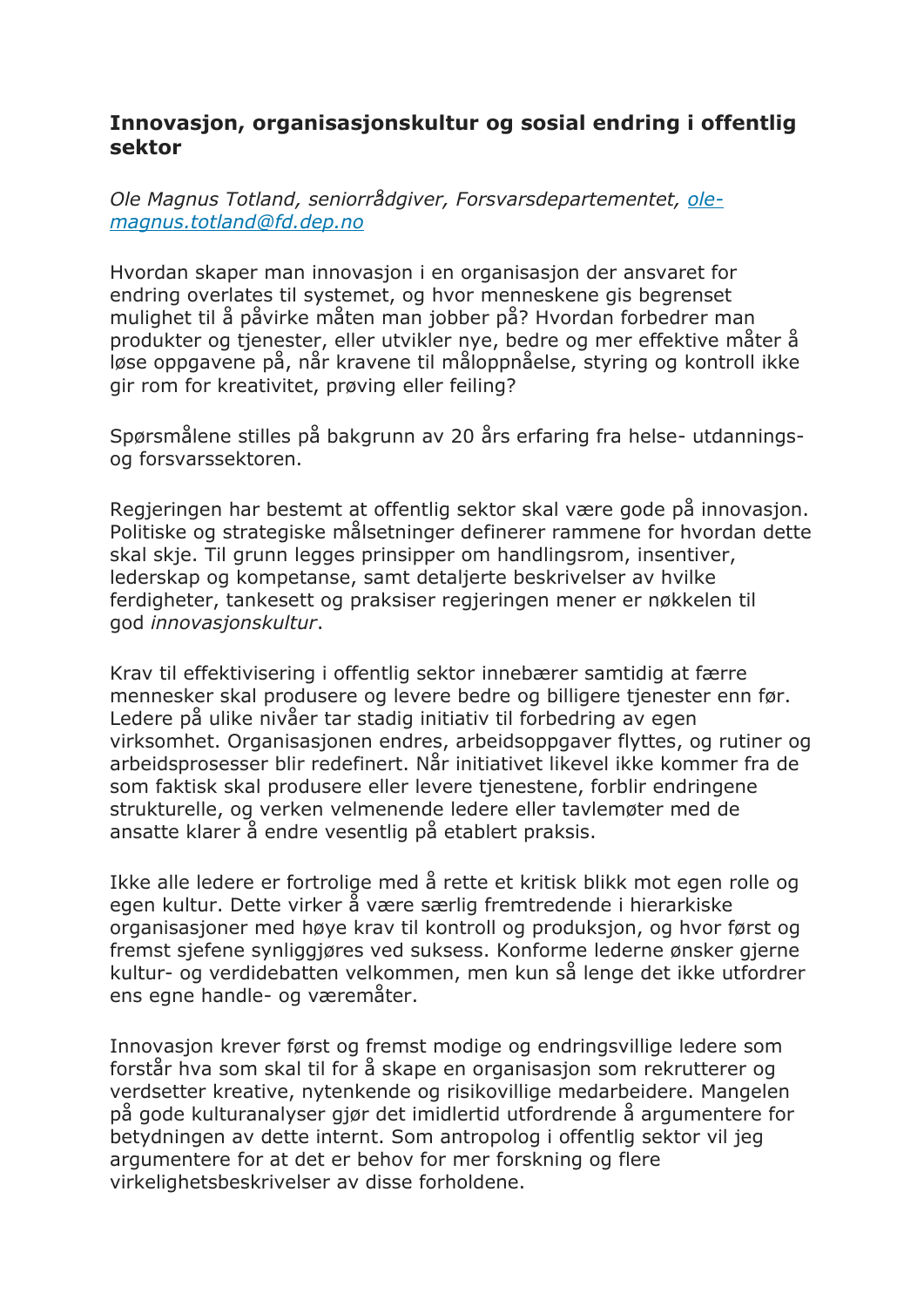## **Smallholder as entrepreneur? The quest for business potential in rural Latvia**

*Agnese Cimdina, post doc, University of Latvia, [agnese.cimdina@mfa.no](mailto:agnese.cimdina@mfa.no)*

Based on a long-term field research on organic and bath house farms in Latvia from 2010 to 2012 and repetitive visits in 2020 this article illuminates complexities of conceptualizing entrepreneurship and innovation in the context of rural development discourse in Latvia. While challenging policy makers' conceptions of rural areas as sites of backwardness and spaces where entrepreneurs lag behind due to inability to adapt to changing circumstances, the author focuses on entrepreneurial micro-practices and articulations of innovation in smallholdings.

Entrepreneurship in this article is seen as the creation and exploitation of new economic niches. The role and character of rural entrepreneur as a change maker is subjected to ethnographic scrutiny and discussed from economic and anthropological approaches, questioning the simplicity of economic assumptions and illustrating the role of tradition within innovation. By portraying innovation as the capability to discover opportunities that are matters of cultural interpretation, the article highlights innovative and cultural component of entrepreneurship and maintains that a polarized view of innovation and tradition, economic productivity and lifestyle reflect neither the potential of the rural space nor the entrepreneurial spirit.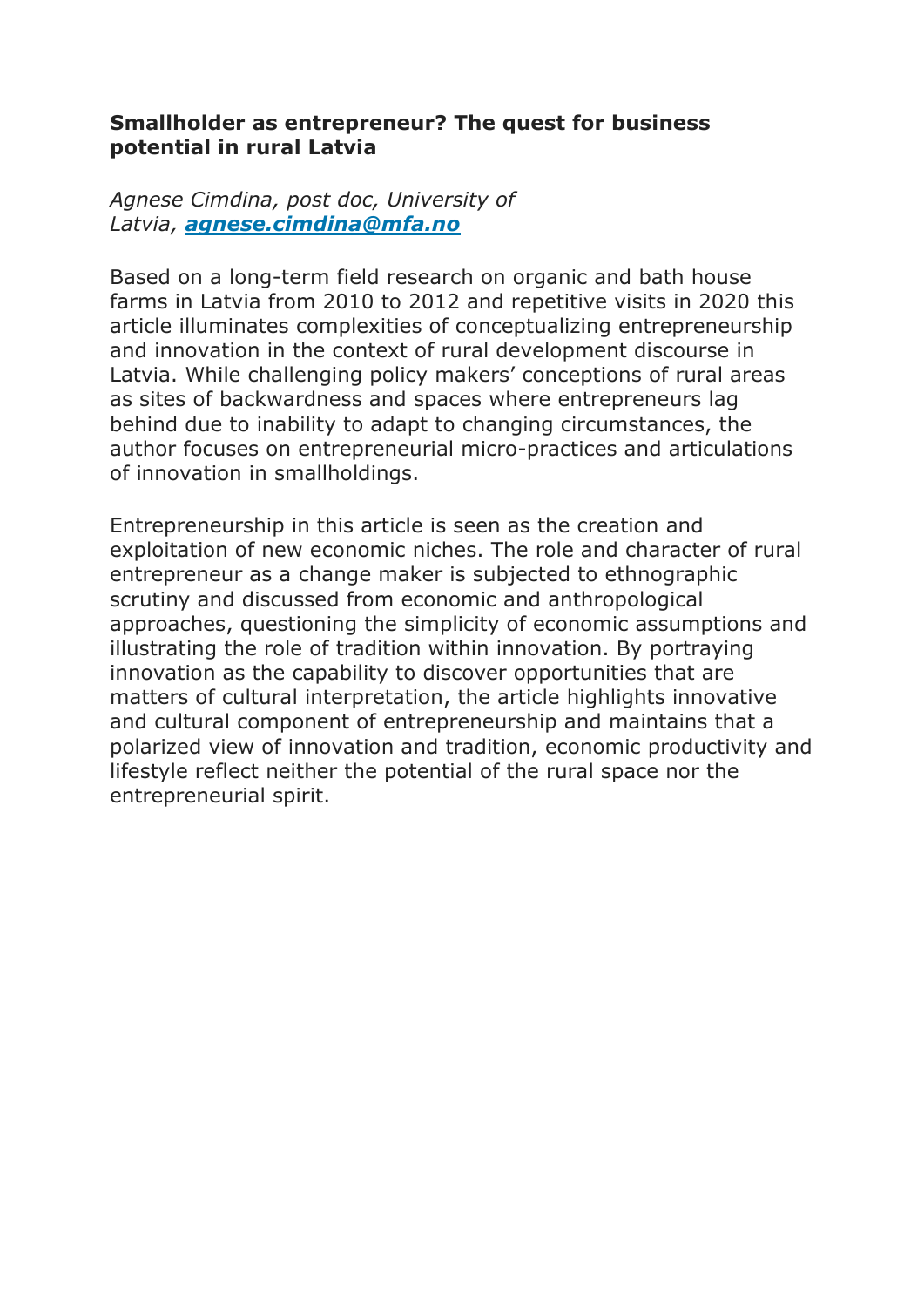## **From underprivileged youth to technology entrepreneurs: a South African public-private development project.**

*Bjørn Inge Sjødin, PhD fellow, University of Helsinki, [bjorn.sjodin@helsinki.fi](mailto:bjorn.sjodin@helsinki.fi)*

Since the end of apartheid in the early 1990s politicians, educational institutions and different foreign actors have promoted a discourse of upward social mobility, encouraging South Africa's youth to dream big. Yet, unemployment rate is close to 40 percent and many young people struggle to find stable employment. In this context, the state has tried to advance upward mobility by fostering entrepreneurial behavior, through education and business policies. In congruence with international corporations and their corporate social responsibility programs, NGOs, politicians, and other actors expect entrepreneurs to contribute to social change by solving sociopolitical issues like economic inequality, turning them into instruments of neoliberal restructuring.

In this paper I investigate how the socioeconomic background of trainers and to-be entrepreneurs influences how they understand and enact entrepreneurship in a Johannesburg based startup incubator, where, aspiring entrepreneurs receive training, internet access and opportunities to network. The setting mimics incubator in US and Europe, while finding inspiration from famous technology entrepreneurs like Steve Jobs and Elon Musk. Drawing in ethnographic data gathered during a 12-month fieldwork in Johannesburg, I show how the incubator operates in a complex field characterized by constant grant hunting and attempts to attract contracts with foreign donors, to secure funds for its daily operations. The underprivileged youth, who constitute the 'target population' of the betterment schemes of the incubator, work in a field where entrepreneurial traits like personal initiative and resilience are explicitly valued. Nonetheless, in lived reality, education and social background are often more important to succeeding as entrepreneurs. To uncover the different dynamics at the incubator I ask: What are the effects of this contradiction on the incubator and on its aspiring entrepreneurs? How is entrepreneurship practiced in this environment? How is the neoliberal discourse on personal initiative contested?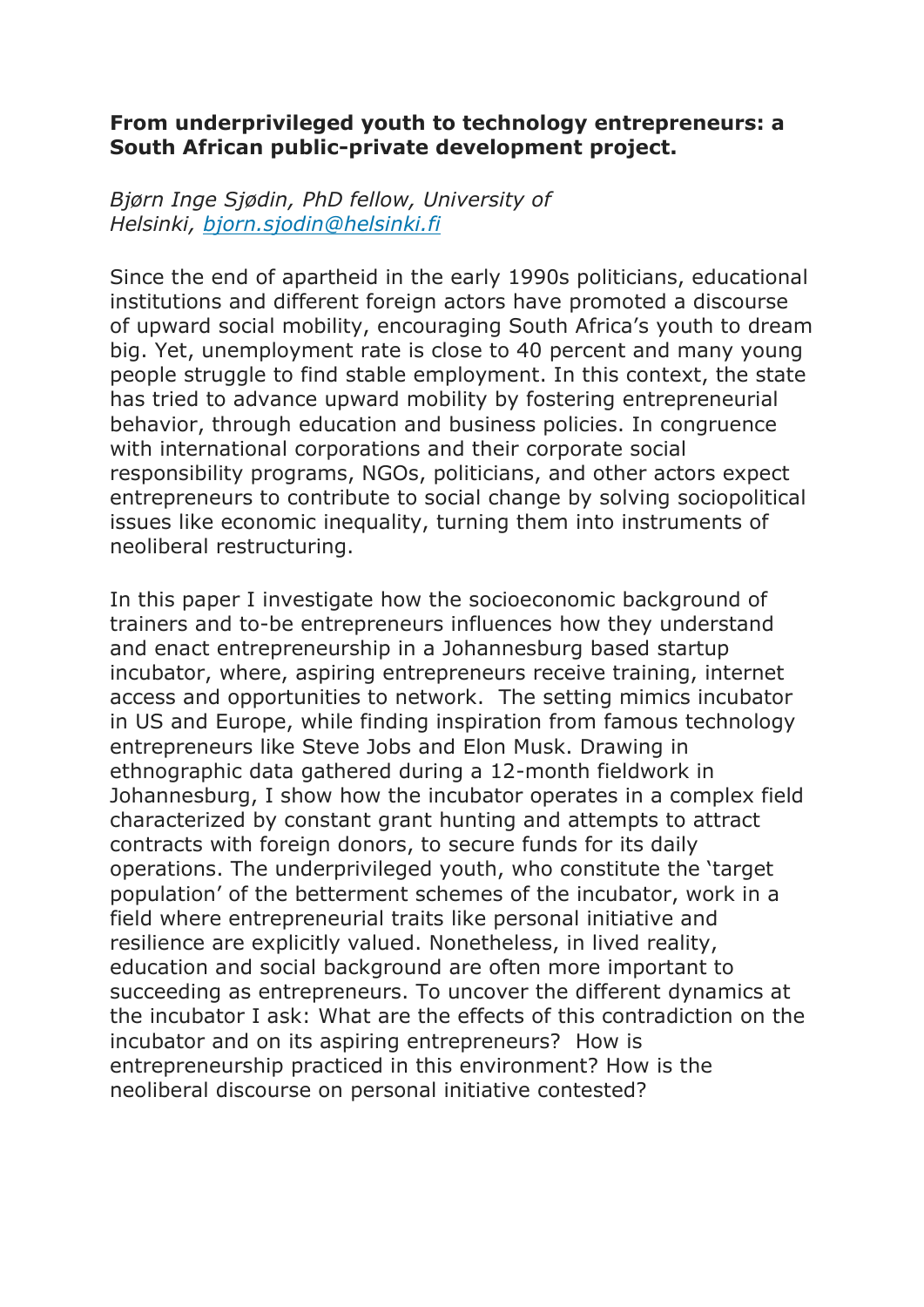# **Entrepreneurial complexities in the Indian Ocean**

## *Leif Manger, prof, University of Bergen, [leif.manger@uib.no](mailto:leif.manger@uib.no)*

The entrepreneurial processes I will focus on in this paper are taken from the Hadrami diaspora around the Indian Ocean. The Indian Ocean context is full of variation, over time, in terms of different waves of globalization, and in space in terms of markets, currencies, trade goods, understandings of values in different religions, and generally of economic systems. Hence, it is a good place to reflect on what processes of commercialization are about, about how such processes are linked to processes of entrepreneurship and what Jane Guyer calls "composition", rather than "accumulation" (Guyer, 1995). Entrepreneurship is embedded (Polanyi, 2001) and as Barth states, "profit" is not only monetary economic profit, but may also "take the form of power, rank, or experience and skill", and hence entrepreneurial activity is related to linking the economic with such other values (Barth, 1962).

In spite of all the variations in Hadrami identities and processes of ethnic assimilation, Hadramis always consider themselves to be Muslims. Over time the migrant individual's ethnic identity seemed to be pushed into the background and became subordinate to religious identity. Such a religious identity is expressed through specific actions and is also shaped through participation in religious organizations. But it also has a global element, in that Muslims, as part of the umma, are considered members of "an imagined community" with a global reach. At the same time, religion's global dimensions must be balanced against its local expression. This is also the case with Hadramis. Hence, the processes producing tensions among the Hadramis have changed from an internal process relating to the stratification system consisting of groups of Sadas and non-Sadas, to one in which the Hadramis are but one of several Muslim communities producing candidates for international terrorist activities through capital owning interests.

The Hadrami early trade links have remained important to this day, and the diasporic links and entrepreneurial initiatives are still important in producing a rather exceptional position for Hadramaut within Yemen, the wider Islamic world and global trade.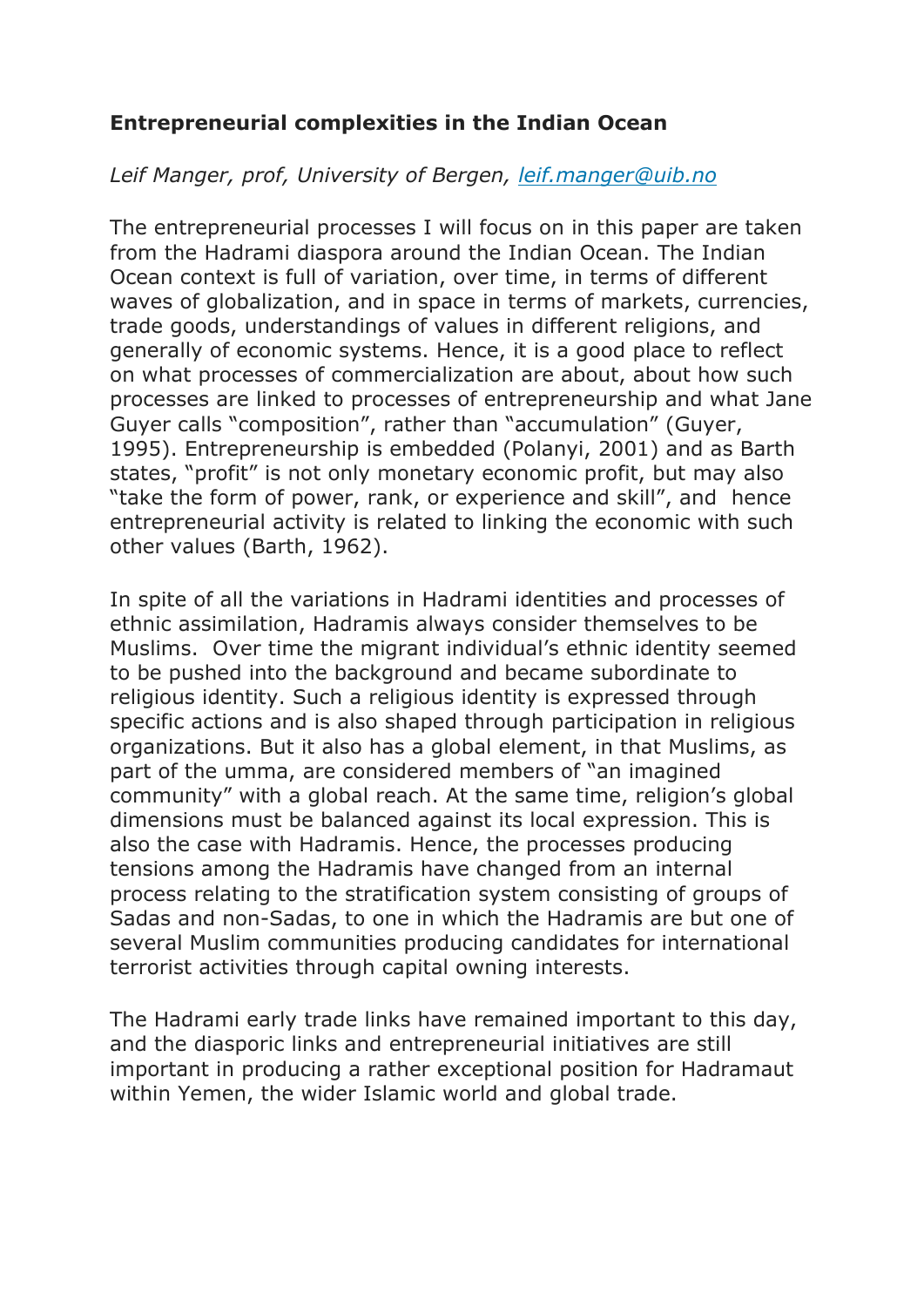# **Entrepreneurial role of the CEO**

#### *Cornelius Heyse, post doc, NTNU, [Cornelius.heyse@ntnu.no](mailto:Cornelius.heyse@ntnu.no)*

The communal values of indigenous sharing economies are deliberately used by commercial Native-owned corporations to brand themselves as extensions of tribal communities in Alaska.

It is my contention that those corporations have generated "imagined communities" (Anderson 1983) and consolidated ethnic self-determination for indigenous people in ways that conventional constitutional recognitions of Native tribes in the U.S. could not have achieved otherwise. However, the relevance that these corporations have for Alaskan Natives exposes a basic dilemma as there are zones of cultural frictions and discourses in the indigenous shareholding communities about the nature of these corporations. They strengthen and might even reinforce Native identity by applying symbols of a subsistence lifestyle in their marketing. But because of their investments in unsustainable large-scale extraction of Alaska's gold and oil deposits, these business operations pose a potential threat to fish and game resources on which their rural shareholders depend. The corporations' involvement in the extraction industry is deemed incompatible with the subsistence lifestyle of their indigenous stockholders.

Various facets of the corporations' importance for people in the community will be scrutinized through the role of the CEO. In his capacity as a cultural and entrepreneurial broker, he mediates between the needs of the company to work efficiently for-profit maximization and the needs of his employees to procure country foods and maintain a subsistence lifestyle. His mediating role demonstrates on an interpersonal level the everyday challenges of running a village corporation in rural Alaska. Along with the ins and outs of a factionalized bush community, the manager must become familiar with the local subsistence traditions that play an important role in people's lives. I will show how the CEO handles situations in which the subsistence needs of employees collide with the requirements of their office jobs and disrupt the smooth functioning of the company.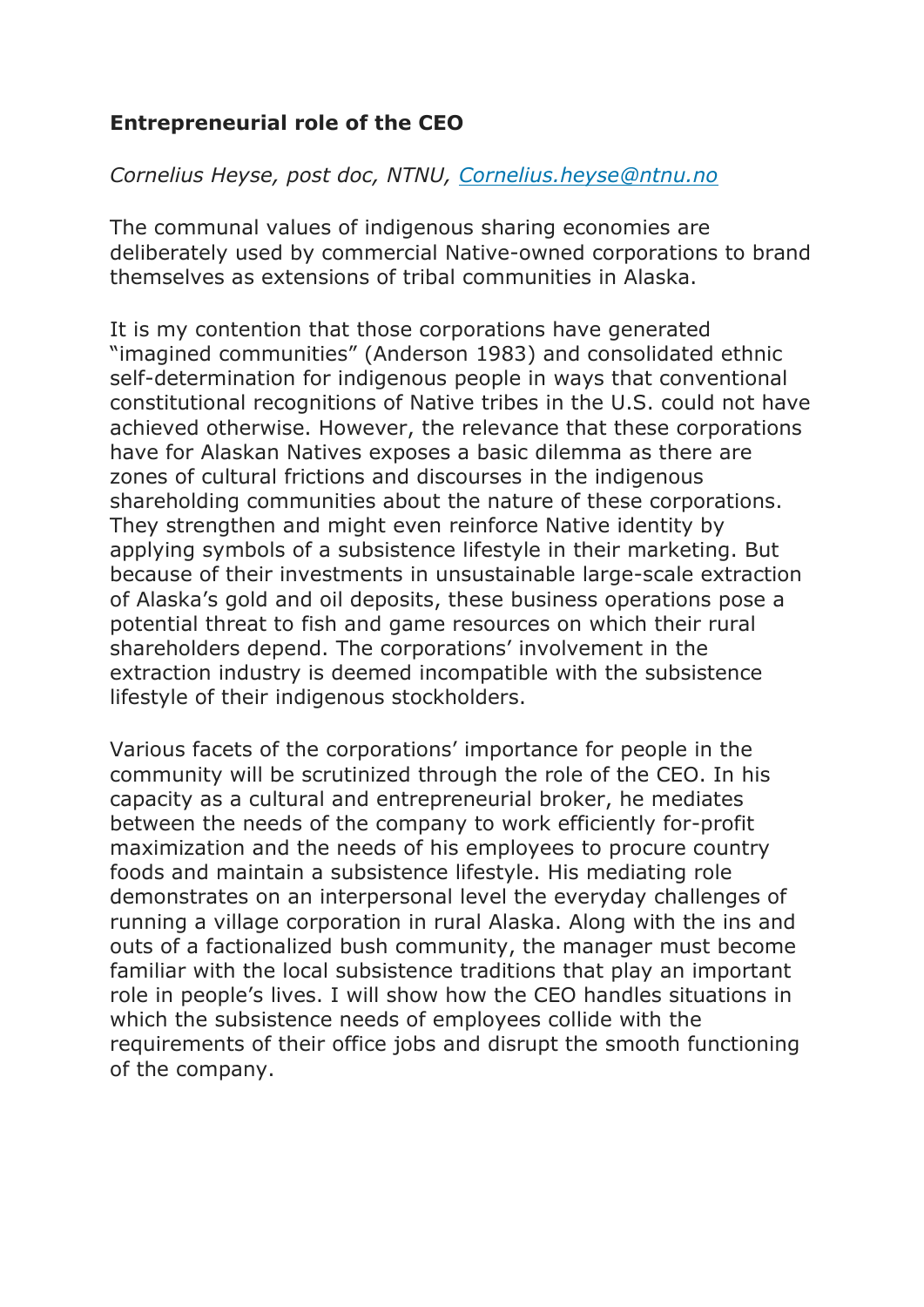# **Sosiale entreprenører i statsforvaltningen**

*Marianne Sørtømme, seniorrådgiver, Direktoratet for forvaltning og økonomistyring, [msortomme@outlook.com](mailto:msortomme@outlook.com)*

Den norske statsforvaltningen er ifølge [europeiske studier](https://www.norway.no/no/missions/oecd-unesco/norge-oecd-unesco/nyheter-arr/nyheter/government-at-a-glance-2019/) i dag av høy kvalitet og nyter stor grad av tillit i befolkningen. Vår statsforvaltning håndterte oljerikdommen slik at den kommer fellesskapet til gode, som et eksempel på hvilken betydning en statsforvaltning kan ha for sosial endring. Men hva med sosialt entreprenørskap i statsforvaltningen?

Rundt 160.000 mennesker jobber i den norske statsforvaltningen. Lov- og regelverk, som er grunngitt i historien, gjør statsforvaltningen på mange måter konservativ innenfra, og det er et ufravikelige krav om politisk styrbarhet. Statsforvaltningen kan dermed synes som et kulturelt system med lite rom for entreprenørskap. To eksempler vil vise at det likevel er mulig. I 2012 opprettet toppledere SKATE (Styring og Koordinering Av Tjenester i E-forvaltning) som et samarbeidsforum mellom virksomheter som har ansvar for nasjonale felleskomponenter. Først senere ble dette formalisert med mandat fra Regjeringen (Difirapport 2014:07: [Mot alle odds\)](https://dfo.no/filer/Fagomr%C3%A5der/Rapporter/Rapporter-Difi/mot-alle-odds.-veier-til-samordning-i-norsk-forvaltning-difi-rapport-2014-7_0.pdf). Det andre eksempelet handler om ildsjelenes betydning som er blitt påpekt i arbeidet med å hindre frafall fra videregående skole (Difi-rapport 2014:07: [Mot alle odds\)](https://dfo.no/filer/Fagomr%C3%A5der/Rapporter/Rapporter-Difi/mot-alle-odds.-veier-til-samordning-i-norsk-forvaltning-difi-rapport-2014-7_0.pdf).

Tre trikotomier vil belyse dette: [Eduardo Ongaros](https://www.e-elgar.com/shop/gbp/philosophy-and-public-administration-9781839100338.html) beskrivelse av offentlig forvaltning som vitenskap, håndverk eller yrke er tre måter å forstå statsforvaltningen. Gjennom de tre kunnskapsparadigmene kollegiet, hierarki og nettverk, som Tian Sørhaug har beskrevet, kan vi se ulike sosiale konstellasjoner som gir forskjellige muligheter for entreprenørskap. Til slutt ser FAFO tre roller hos arbeidstakeren [\(Fafo-rapport 2007:15; Ledelse og samarbeid i staten\)](https://www.fafo.no/zoo-publikasjoner/fafo-rapporter/item/ledelse-og-samarbeid-i-staten). Entreprenørskapet kan videre belyses med at statsforvaltningen kan sees som et forestilt fellesskap, og [statsansatteundersøkelsen](https://dfo.no/rapporter-og-statistikk/undersokelser/statsansatteundersokelsen-2018) har vist gang på gang at statsansatte har høyt jobbengasjement. DFØrapporten [Da statsforvaltningen flyttet hjem](https://arbeidsgiver.difi.no/sites/default/files/da_statsforvaltningen_flyttet_hjem.pdf) beskriver til dels engasjementet og hvordan statsansatte vurderer muligheter og mening i arbeidssituasjonen.